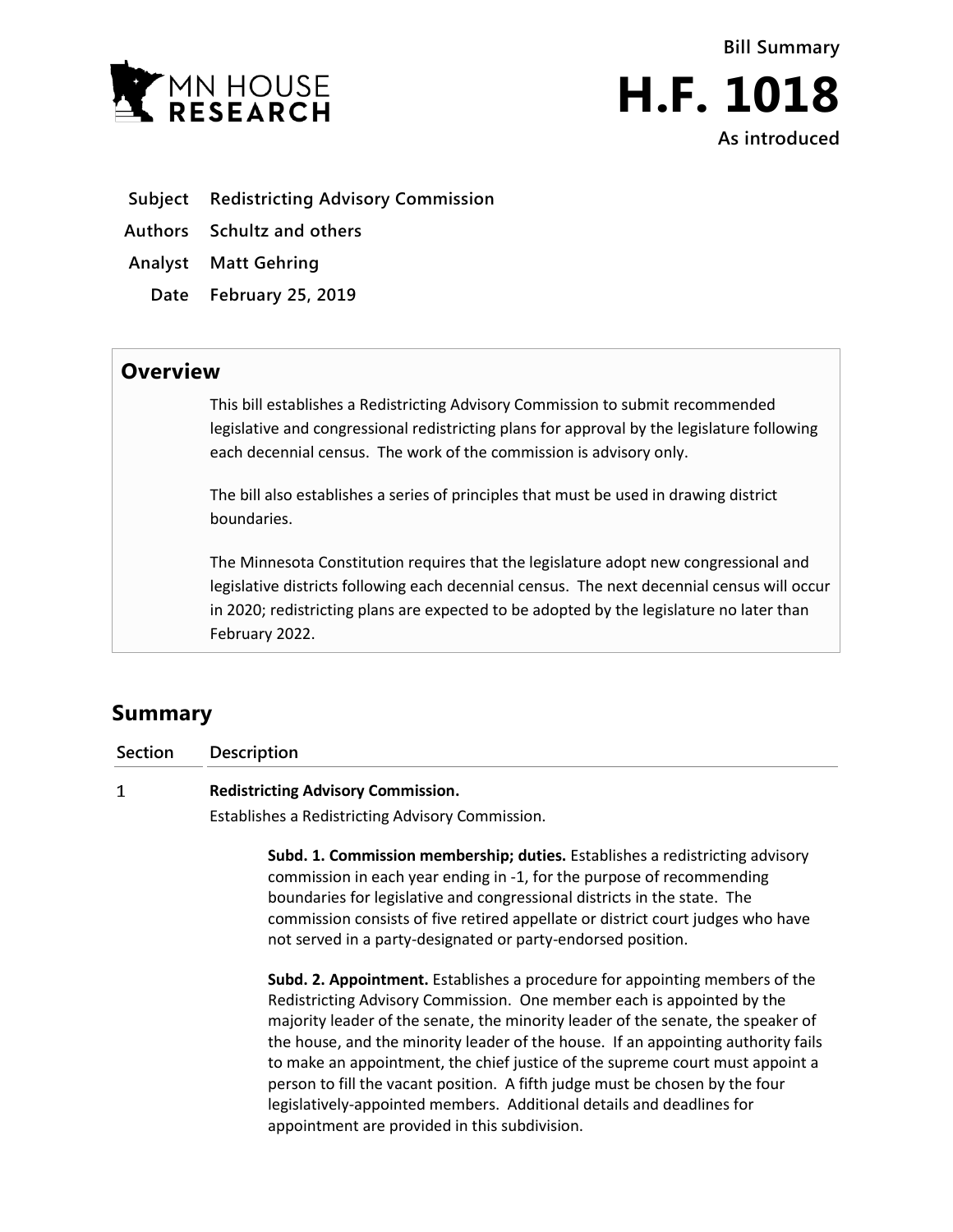### **Section Description**

**Subd. 3. Code of conduct.** In conducting their work, members of the Redistricting Advisory Commission are subject to the Code of Judicial Conduct and are considered judicial officers.

**Subd. 4. Removal; filling vacancies.** A member of the advisory commission may only be removed for reasons that would justify a recall of a state elected official (serious malfeasance or nonfeasance in the performance of duties, or conviction for a serious crime).

Vacancies must be filled by the original appointing authority within 30 days after the vacancy occurs.

**Subd. 5. Lobbyist registration.** Provides that the commission's work qualifies as "administrative action" for purposes of Minnesota's lobbyist registration law. This designation means that individuals appearing before the commission must register as a lobbyist with the Campaign Finance and Public Disclosure Board if they meet certain income or expenditure thresholds related to their work.

**Subd. 6. Compensation and expenses.** The commission may approve a \$55 per day per diem rate, plus expense reimbursements, for members on the same terms as other similar state boards and commissions.

**Subd. 7. Plans submitted to commission.** Requires the commission to adopt a schedule for interested persons to submit proposed redistricting plans and to respond to plans proposed by others. The commission must also adopt standards governing the format of plans. The schedule and standards are not subject to the administrative rulemaking requirements of state law.

**Subd. 8. Public hearings; preliminary drafts.** Requires the commission to conduct at least one public hearing in each congressional district before adopting its first plan. A preliminary draft of a plan must be posted online at least one week before a hearing.

**Subd. 9. Deadlines.** Establishes detailed deadlines and requirements for the commission to complete its work. Recommended plans must be submitted to the legislature by April 30 of the year ending in -1. A series of additional steps are required if the legislature fails to approve an initial plan recommended by the commission.

**Subd. 10. Expiration.** Provides that the commission expires upon enactment of plans—by law, or by court order—and resolution of any legal challenges to those plans. A court may order the creation of a new commission if subsequent legal challenges arise.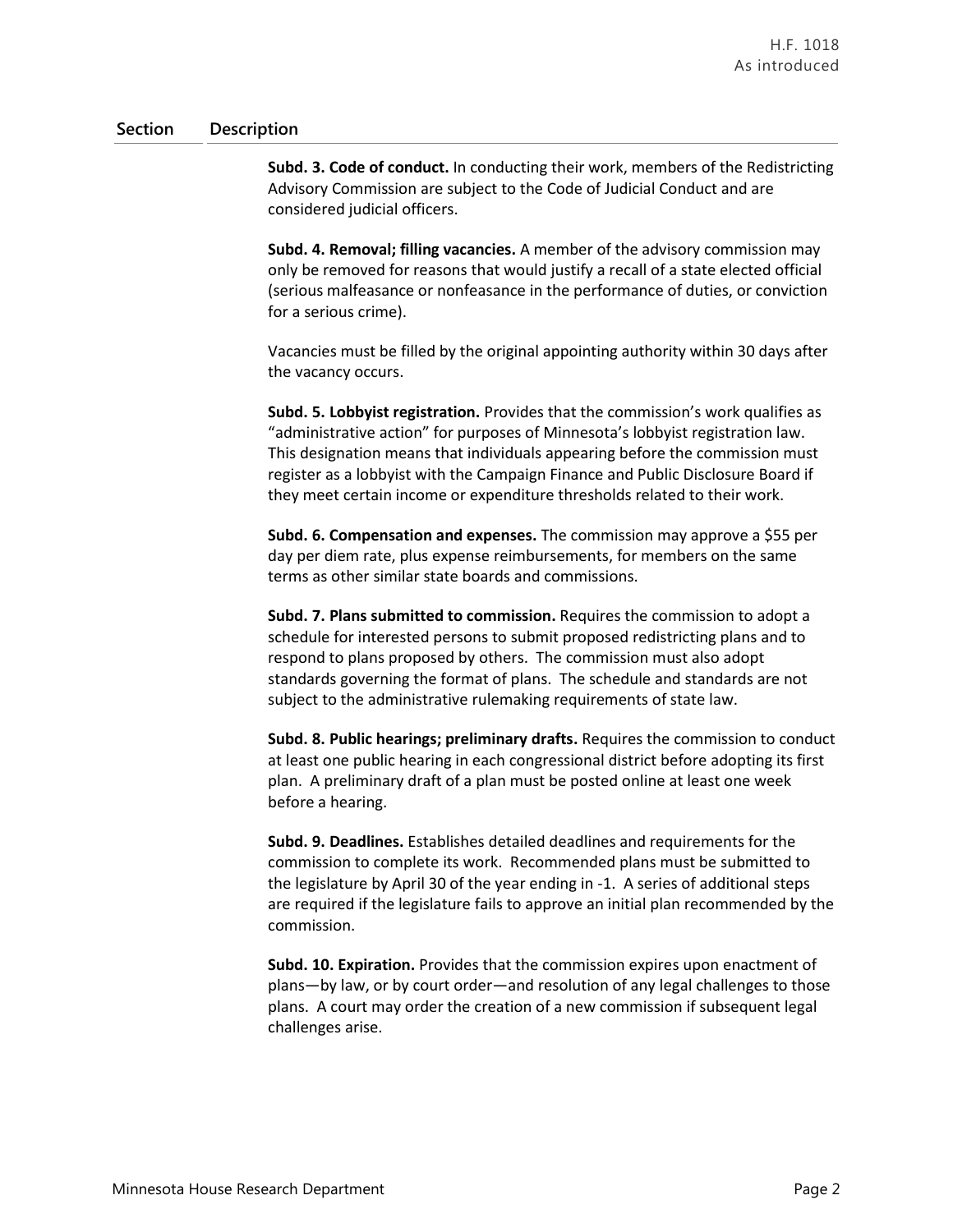### **Section Description**

#### $\overline{2}$ **Districting principles.**

Establishes statutory principles for use by the Redistricting Advisory Commission and others in proposing new boundaries for legislative and congressional districts. In general, the principles are listed in priority order for implementation.

**Subd. 1. Application.** Provides that the principles apply to both legislative and congressional districts.

**Subd. 2. Population equality.** Establishes equal population standards for districts.

**Subd. 3. Minority representation.** Provides standards for how a redistricting plan may impact minority communities.

**Subd. 4. Contiguity; compactness.** Provides standards to ensure all the territory in a district is contiguous (the boundaries establish a single, whole shape for each district that can be traveled conveniently) and compact (a district must be roughly a distinct, recognizably-solid shape—a district with an odd or meandering shape generally is not compact).

**Subd. 5. Political subdivisions.** Provides standards related to the division of political subdivisions in creating districts.

**Subd. 6. Communities of interest.** Provides standards related to the preservation of identifiable communities of interest, when possible. Examples of common similarities that might establish a community of interest are provided.

**Subd. 7. Cores of prior districts.** Requires that new districts attempt to preserve the cores of prior districts, when possible.

**Subd. 8. Political parties.** Prohibits a plan from being drawn with the intent to favor or disfavor a political party.

**Subd. 9. Incumbents.** Prohibits a plan from being drawn for the purpose of protecting or defeating an incumbent officeholder, when possible. All other principles must be considered first, before conducting an incumbent protection analysis.

**Subd. 10. Competition.** Requires districts to encourage electoral competition, when possible. Standards for determining competitiveness are provided.

**Subd. 11. Proportionality.** Requires the statewide proportion of districts that favor a political party to reasonably correspond to election results from the previous ten years, when possible.

**Subd. 12. Numbering.** Establishes a scheme for identifying each district's district number.